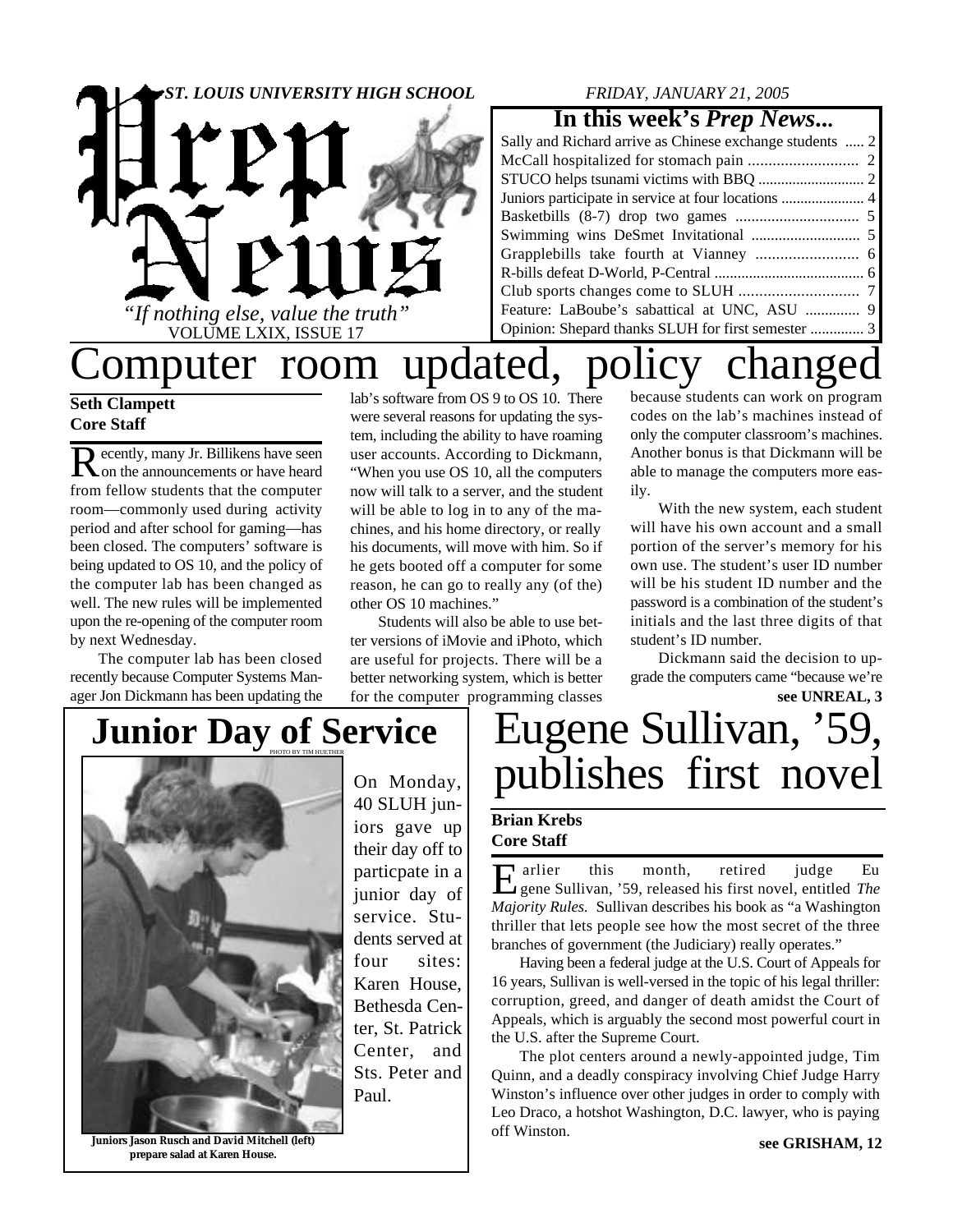### **Jim Santel Reporter**

2

O n Monday, St. Louis U. High welcomed exchange students Yi Kun, or Richard, and Jin Lu, or Sally, both of whom attend the Nanjing Foreign Languages School in Nanjing, China. The students are currently staying with freshman Mike Sizemore and junior Timo Kim, respectively, until the end of the semester.

The exchange program, which is now in its seventh year, according to SLUH Chinese teacher Ching-ling Tai, is based on the sister-city program that exists between St. Louis and Nanjing.

"I was quite suprised when my teacher told me I would be coming (to St. Louis)," said Sally. "But because I received high marks on the high school

entrance exam and my behavior in school was good, I was able to attend here."

Sally added that both she and Richard are in the fourth year of the six-year Chinese high school system.

 Through his time here at SLUH, Richard said he was hoping to "see the difference between American studies and Chinese studies." He added that the main difference between SLUH and the Nanjing Languages School is that "we have 50 students in our classes in China, so the smaller classes here give us more freedom."

"I want to have a different experience here and learn what your lives are really like," Sally added. "Because in China, most of the teenagers think that American students don't do much homework or work that hard. But from my time here, I've already seen that it's different."

### OBBQ raises money for tsunami

#### **Dan Everson Reporter**

A fter the St. Louis U. High student<br>body completed exams Jan. 12, fter the St. Louis U. High student STUCO held a fundraiser barbecue to benefit victims of the tsunami disaster that struck Indonesia, India, Sri Lanka, and Somalia among other areas of south Asia and eastern Africa.

Junior social officer Max Magee described the event as SLUH's "way to give back (to the world)." The barbecue also provided an opportunity for students to relax and hang out with food and friends to celebrate the end of exams.

With senior officers out on their service projects, junior and sophomore STUCO officers had to organize the fundraiser. The effort was led by junior officers Scott Rice, Darryl "Woody" Jones, Dan Finucane, and Magee as well as sophomore officers Jim Heafner and Paul Merrill.

So far, over \$350 has been counted from the successful barbecue, which attracted a relatively large amount of attention when compared to previous fundraisers.

"I (was) really surprised by the turnout, especially from freshmen and sophomores," commented Magee.

The barbecue's funds make up only a part of STUCO's campaign to assist tsunami victims. With cafeteria and homeroom donations combined with barbecue money, about \$1300 has been raised thus far. But STUCO still has higher hopes and expectations.

Tom Cummings, S.J., Superior of the Jesuit community, noticed that the student council at DeSmet was having success raising tsunami relief funds and has challenged SLUH to do the same. If the Jr. Bills can raise \$1500, the Jesuits will put up an equal amount to aid those in areas affected by the tsunami. To meet the challenge, STUCO encourages members of the SLUH community to continue donating. They will still accept checks and cash to give to Catholic Relief Services.

The tsunami fundraiser has gone well overall. "(Raising money) with CBC for Loyola Academy (earlier this year), we did not raise much . . . But homeroom representatives have helped a lot with collecting money (this time around)," said Magee.

STUCO, still a few hundred dollars short of their \$1500 goal, urges the SLUH community to continue to be generous and help meet or exceed the goal.

# hinese students arrive M c C a hospitalized, field trip cancelled

### **Kevin Michniok, Kyle Kloster Reporter, Core Staff**

Regional Director of Diversity Spen cer McCall checked into St. Mary's hospital yesterday because of intense abdominal pain. According to Assistant Principal for Student Affairs H. Eric Clark, McCall went to St. Mary's in the morning before school, after waking up in a lot of pain.

As of Thursday, the nature of McCall's ailment remains unknown, but possibilities include kidney stones and appendicitis. Though McCall stayed in St. Mary's with his ailment and a morphine IV drip, Clark said that McCall's health is not in danger. McCall's absence caused the cancellation of St. Louis U. High's field trip to the Harmony project at CBC.

The Harmony project, a cultural diversity event held at CBC yesterday, invited students throughout the metro area to learn about racial profiling and racial backgrounds. CBC also hosted a play, put on by the St. Louis Black Repertory Company, that explored the effects of ethnicity and racial profiling. Vice President of Association for Cultural Enrichment at SLUH (ACES) Jon-Paul Johnson said that, because McCall planned the field trip and handled all pertinent information, the students who signed up to visit the project did not know much about the trip.

Senior Moms cookie sale next Monday, January 31 and Tuesday, February 1 during activity period and lunch outside the cafeteria. Each item will cost 50 cents, and proceeds help fund the graduation lock-in. **Senior Moms Cookie Sale**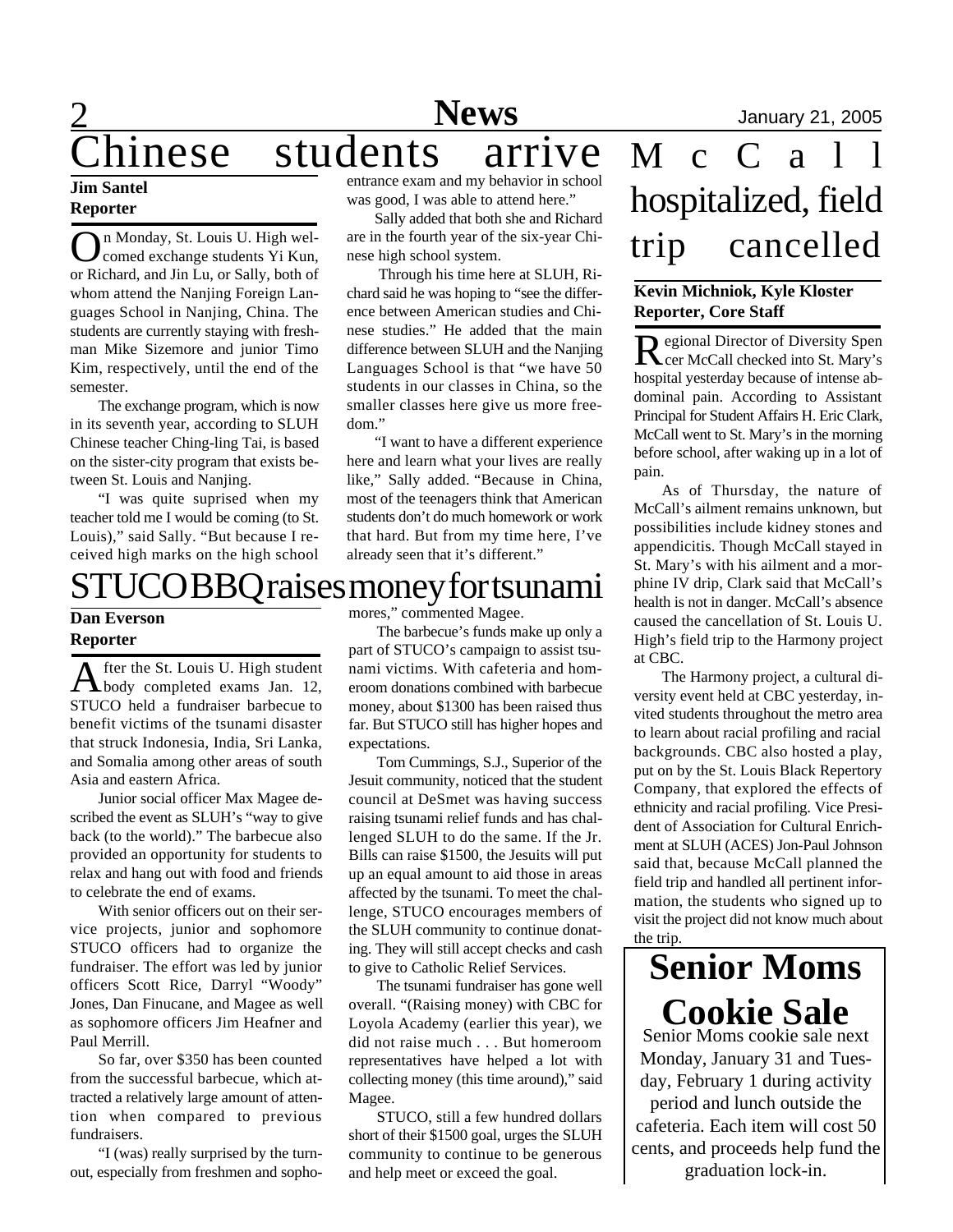January 21, 2005 **Opinion** 3

## Shepard thanks SLUH for growth

#### Dear Readers,

While I was sitting in my homeroom listening to the announcements, I heard someone say "Spread the gospels around," and so I am.

This past semester here at St. Louis U. High School has been the best. I believe that God has indeed blessed me with the chance of coming here. My journey through elementary school and middle school was often challenging to my faith, and at one point I began to even question God's presence in my life. I felt as if He really didn't give a damn about me. Before coming here, I really

### UNREAL

#### (from 1)

trying to upgrade as time goes on. (It was also made) for the user manageability just so we can monitor the system better."

Last school year, during a meeting, faculty members raised concerns about the games being played in the lab and the number of students who spent unscheduled periods playing games. Math teacher George Mills was selected to chair a sub-committee of the technology committee to assess the current policy and create a set of regulations to monitor student use of the facility.

According to Principal Mary Schenkenberg, "One issue is the use of the computer lab itself. Should it be restricted during unscheduled time to only academic work? Another (issue) is in the free time—before school, after school, and activity period should there be some rules around what kind of games you can play and what we will allow on our machines?"

Over the summer, math and computer teacher Dan See researched computer games and the ethics of the games, including national rating systems for violent games. He also considered the possibility of an internet filter.

See said, "We decided we would not get filters. We would rely on close adult supervision in those areas where students use computers, and we also have some software called the Remote Desktop that allows us to see what students have on the computer. If you did it randomly and students knew you were doing it randomly, it would remove the necessity of filters."

Mills, who headed the committee, has implemented a policy change that will take effect when the computer lab has been fully updated with new software and will be re-opened for student use.

As part of the new policy, there will be a list of rules that will be placed in the room that will have to be followed by all students when they use the computers.

The new policy prohibits students from playing games during unscheduled periods. The computer lab will be open, but it can only be used for academic purposes. Some people suggested closing the lab completely and forcing the students to use the library computers only, but Mills said, "If it's open only before school, during activity period, and after school for games, then that's the only way people are using the room. That is a great room for students to use for school. Students should be saying 'I have a paper to do' (and) they ought to go to a comfortable place had no clue about what my religion truly meant, I really didn't understand what Christianity truly meant, but coming here, I not only receive book-smarts, but I also feel that with each passing theology class I am becoming closer to and understanding God and his unconditional love for me.

This is my gospel of how God has changed me, and I just wanted to thank SLUH for helping me reach and surpass my limits physically, mentally, and spiritually.

You all will be in my prayers, Aaron Shepard, '08

and do their paper. To take that away from them is kind of silly for a school."

Mills's original proposal included a regulation that would require a student to have a note from a teacher in order to use the computer lab for academic purposes during unscheduled periods. However, the plan was changed because, according to Schenkenberg, "at St. Louis U. High, we like to trust our students, and we have operated that way. I think the young men of SLUH deserve that kind of trust."

Mills said, however, "We may eventually go to that system, but we're gonna try it. (We say) here are the rules, don't play games, use the room for academic purposes, and we're gonna trust the students. The room will be watched more closely than it has been during the free periods, and we're hoping to create a sense of its use for academics."

Game regulation is also a part of the new computer room policy. According to Mills, the violence-level toleration will probably remain right above the *Unreal Tournament* level, which is rated as a mature game (17+), but Mills hopes that starting next year, playing first-person shooter games will not be allowed on the school's computers.

See, who researched game violence and computer gaming in other schools, said, "We decided maybe first-person shooter games should not be allowed. The violence is not too graphic, but it's a role-playing act where you're committing a violent act. That's a first-person shooter. So, we decided to draw the line on violence this year just above *Unreal Tournament* because there've been guys here who've been playing *Unreal Tournament* for a while. Next year, we'll go just below that. We'll establish a new policy and a new line. There are lots of games out there that are entertaining that are below that line. I think we've reached a good compromise for all those involved, remembering that we are an academic institution and conceding the fact that we do allow gaming."

However, See said, "Gaming stuff changes, too, so we're going to have to continually look at this. There are some gray areas. We can't draw a line that says these games are allowed and these games aren't. First of all, there's too many games and we can't look at them all. Kids are going to find games that are right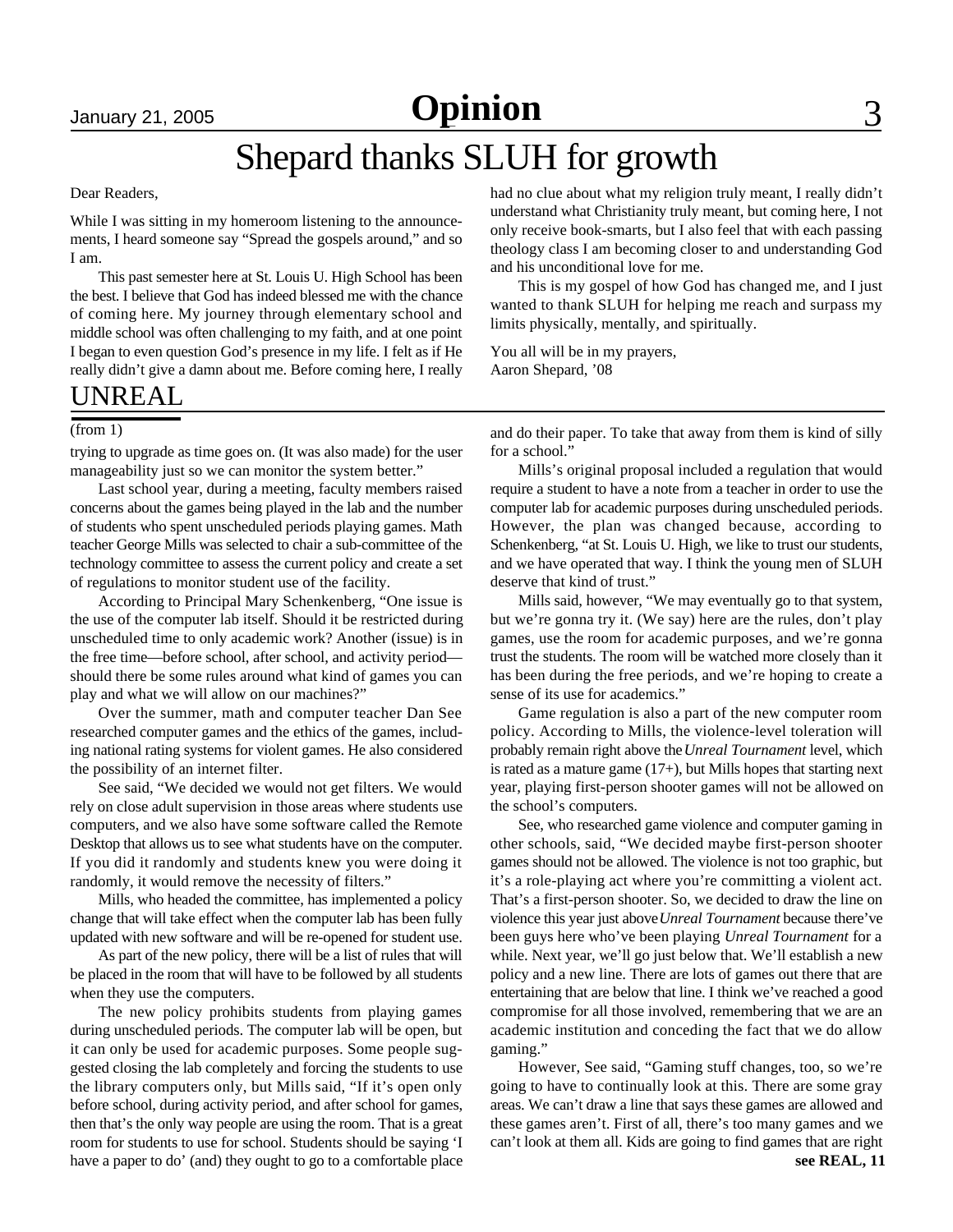### $\overline{4}$ **News** January 21, 2005<br> **Sparts OXE IN CALC OXE Service** juniors participate in day of service

#### **Cliff Leek Reporter**

On Monday afternoon, 44 members of<br>the class of '06 came together for n Monday afternoon, 44 members of their first of two junior days of service planned for this year.

The juniors met in the SLUH chapel at 3 p.m. on Martin Luther King Day to open the activities with prayer. The students were then sent to one of four different sites chosen by the junior STUCO representatives: Karen House, St. Patrick's Center, Sts. Peter and Paul Homeless Shelter, and Bethesda Center. Community Service Director Colleen Rockers recommended both Bethesda Center and St. Patrick Center, while Karen House and Sts. Peter and Paul Homeless Shelter were chosen because the STUCO reps were already familiar with them.

The students who attended the day of

### **Andrew Mueth Core Staff**

Four college students have recently<br>joined the St. Louis U. High staff. Four college students have recently The students are each in an education program at their colleges or universities and are working at SLUH as student teachers, each in a different department and with a different teacher.

Julie Wright, a senior at Webster University, is working with mathematics teacher Tom Flanagan. She began this week by observing his classes, Algebra I and junior precalculus, and will take over the classes slowly, according to Flanagan. By next Wednesday, Wright plans to be teaching Algebra I, and will "build from there," said Flanagan.

Having finished all her classes at Webster, Wright will teach at SLUH until she graduates during the second week of May. Wright hopes to find a teaching job next year, but if she cannot find a job then she plans to earn her master's degree in education.

Seth Waits is working with Spanish teacher Kevin Moore. Waits attends St.

service encountered not only the physical labor of cleaning or yard work that has come to characterize class days of service, but also had the opportunity to interact with people. According to junior class president Scott Rice, the change to include more interaction was made because in the past, "We weren't really working with people, and some of us really wanted to," Rice said.

Art teacher and day of service attendee John Mueller and junior class pastoral rep Dan Finucane both echoed the sentiment that service involving people would be more meaningful for the students and therefore draw larger numbers of volunteers than in the past.

Making the service more personal seemed to work in that there were more volunteers than STUCO had predicted. Rice reported that STUCO was "actually only expecting about twenty people."

Finucane added, "Fifty was the original number that we had signed up, but it ended coming down to about forty by Monday."

Monday's day of service was in addition to the usual one that most classes have. Originally the day of service had been planned for April 16, but the junior class reps decided that a second day would help to foster more class unity and offer more chances to those that really wanted an opportunity to work with their classmates. The April 16 day of service will still take place, and will be more like the typical day of service with the students doing physical work outdoors.

Pastoral Director Tim Chik announced during the junior prayer service on Wednesday that he was "impressed with (the junior class') leadership" in taking the initiative and setting up a second day of service.

## our student teachers to assist at

Louis University, and because he attended Dallas Jesuit High, he is familliar with "the Jesuit experience," as he put it.

Waits is currently "observing and discussing" Moore's classes, Moore said. Moore plans for Waits to teach two of his four Spanish III classes for most of the third quarter, beginning next week. Moore said he plans to let Waits "work out things on his own," based on his past experience with student-teachers and new teachers. However, he feels that Waits is "very comfortable" with teaching, so he has no worries.

Waits will teach at SLUH until mid-March, when he will then student-teach at Dewey International Elementary School, near SLUH, in order to have experience teaching at all levels, kindergarten through twelfth grade, as is required by SLU for his teaching certification.

Waits plans either to begin teaching next year, or to attend graduate school at the University of Texas.

Tim Seymor, '96, is working with history teacher Paul Michaelson and computer teacher Steve Nicollerat. By next week, he will be teaching Michaelson's

Global History I class and one of Nicollerat's freshman computer classes. When the seniors return from project, he will take over Michaelson's senior macroeconomics class. In the past few weeks, Seymor has been observing classes and preparing to take over.

Seymor attends Lindenwood University, where he is earning his teaching certificate and will be teaching at SLUH until April.

Amanda Kueper is working in a slightly different way with dance teacher Janet Strzelec. Kueper is on her Senior Project at Southern Illinois University-Edwardsville, required for all seniors majoring in threater and dance, including herself. She worked with Strzelec in a production of *Grease* over the summer, where she got the idea for her project.

Kueper works at SLUH on Tuesdays and Thursdays while attending classes on Mondays, Wednesdays, and Fridays. She began helping to teach dance classes last week, and will teach until April. Kueper says that she "really like(s)" her experience teaching.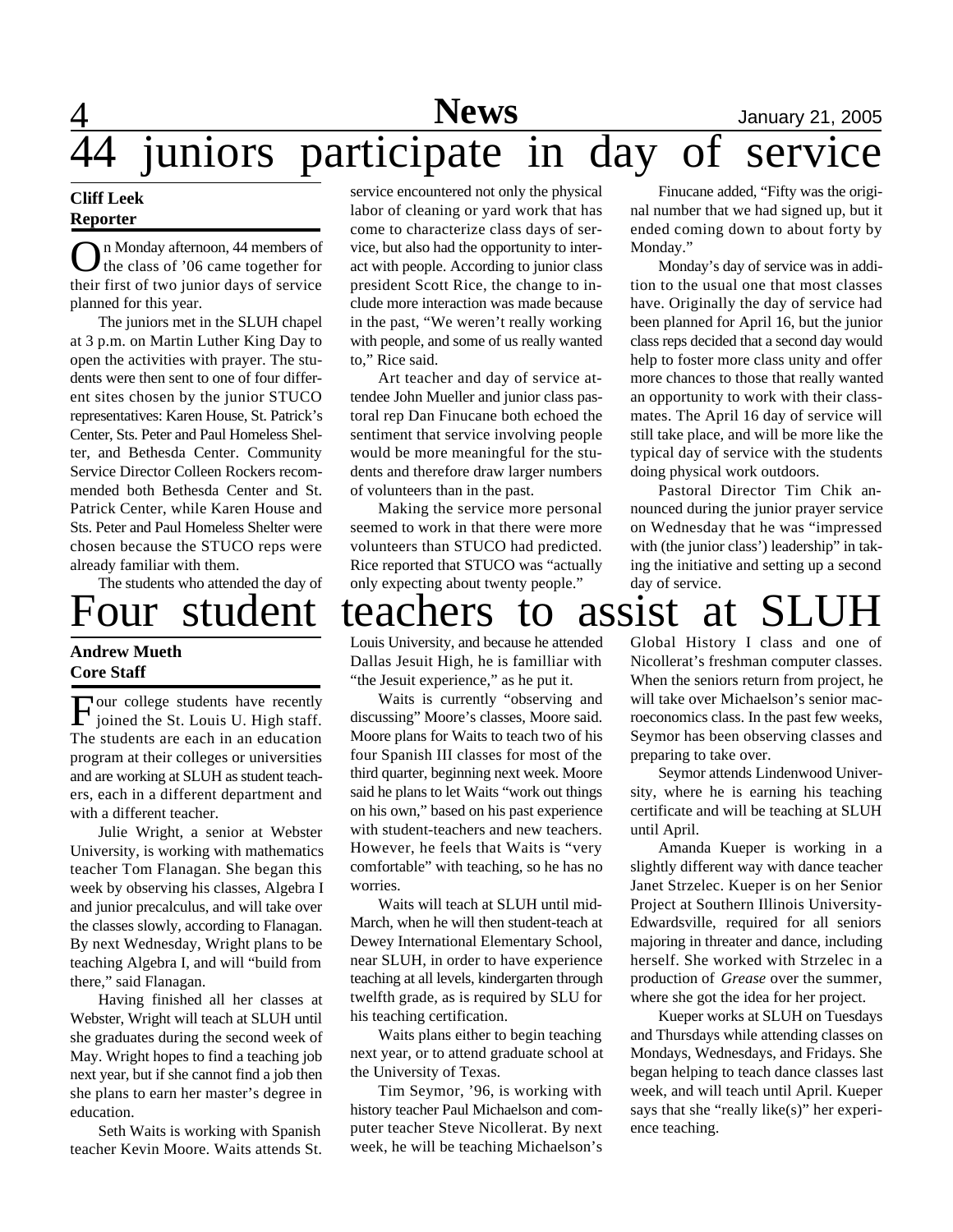### January 21, 2005 **Sports** 5 weatbandbills (8-7) fall to CBC, Kirkwoo **Sports**

#### **Henry Samson Reporter**

A fter a flurry of games in Illinois, the<br>St. Louis U. High Basketbills travfter a flurry of games in Illinois, the eled the narrow lanes of Highway 40 to battle with cross-town rival CBC. This game was a big one for the Jr. Bills, who had a 2-1 conference record. Unfortunately, luck dealt SLUH the wrong hand as CBC struck a heavy blow, winning 72- 66. Senior Curtis Hoette commented, "We really weren't expecting CBC to play as well as they did. So, we're pretty disappointed that we lost."

The game was crazy from the tip. In the first quarter alone there were a total of eight lead changes as both teams came out with guns firing. If senior Dave Goettelman hit a three, CBC had an answer. Every time CBC answered, SLUH came right back with a statement of its own. At the end of the very fast paced, back and forth first quarter, SLUH was on top, 19-16.

But if the first quarter was any indica-

tion of how the rest of the game was to pan out, no lead was safe. SLUH, propelled by the quickness of Goettelman and junior Pete Cooney, opened the second quarter with a 6-2 run, extending their lead to seven points. However, by halftime, SLUH's defense had caved in a bit, and CBC would have led at halftime if not for a buzzer-beater by junior guard Tim Garvey. Both teams headed to the locker room with SLUH narrowly leading, 71- 30.

CBC opened the third quarter with renewed energy, taking advantage of SLUH's faltering defense for a 14-5 run. "We have to fine tune some defensive lapses," said senior Dan Henry. "Sixtysix points should win a basketball game."

The Cadets cooled off after a while, but the effects of their charge were lasting. Play evened out, but SLUH started to get into foul trouble, a curse that seems to haunt the team night in and night out. The Jr. Bills had their work cut out for them, down by five entering the fourth quarter. After a quick CBC basket to put them up by seven, Goettelman dropped back-toback bombs from long distance to pull the Jr. Bills within one point. A comeback, so it seemed to the cheering section, was in the air.

But immediately after the excitement, CBC opened up a 7-0 run that put them ahead by eight points, and just out of reach of the Jr. Bills, who dug a hole for themsleves with fouls and sloppy defense. The final score was 72-66.

Kirkwood visited SLUH on Tuesday night for a big mid-week matchup. The Pioneers, boasting a 10-5 regular season record up to that point, were definitely going to be a challenge, and a 9-1 Kirkwood streak from the tipoff set the mood for the entire first half. There was little SLUH's defense could do to stop the barrage of buckets from their opponents, and a rather dismal first half ended with Kirkwood ahead 34-18.

**see ABOVE .500, 10** At this point, hope for a Jr. Bills comeback was about as sparse as the confidence in the AP Physics classroom

# Belugabills take first at DeSmet Invitational

#### **Kevin O'Neil Reporter**

Let Friday, the St. Louis U. High Jr.<br>Bills swam against MCC rival ast Friday, the St. Louis U. High Jr. Vianney, easily winning 134-49. In this meet, the Speedobills dominated, placing first in every event, except the 50-yard freestyle. Once again, junior Wes Going qualified for state with a time of 55.64 in the 100-yard butterfly. Sophomore Joel Berger also swam well, finishing with a time of 5:46.72 in the 500-yard freestyle.

After Friday night's easy victory, the Speedobills traveled to St. Peters Rec-Plex on Saturday afternoon to participate in the DeSmet Invitational. Teams participating in the DeSmet Invitational included DeSmet, MICDS, Glendale, and perennial state power Rockhurst. The Speedobills only placed first in one event, as senior Tim Heafner won the 50-yard freestyle with a time of 22.12.

In the 100-yard freestyle, the Speedobills gained points through the efforts of Heafner, Going, and senior Dave Schwarz, who placed second, third, and fourth, respectively.

Despite the strong swimming by the Speedobills, they ended the swimming

Speedobills performed exceptionally well, capturing fourth, fifth, and sixth places. Led by junior Zach Bernsden, the efforts of the diving team propelled the Speedobills into first place, ahead of Rockhurst 536-

504.

99-84.

In their third meet of the past week on Tuesday, the Speedobills defeated DeSmet,

In the upcoming week, the U. High swimming and diving team will face conference rivals Chaminade and



**Senior Tim Heafner swims in the 50 freestyle on Tuesday against DeSmet. SLUH defeated DeSmet, 99-84.**

portion of the meet trailing Rockhurst 504-494. But the diving competition remained for the Belugabills, a competition that Rockhurst did not compete in.

In the diving competition, the

CBC.

"The meet against Chaminade should be very close," said senior captain Matt Odenwald.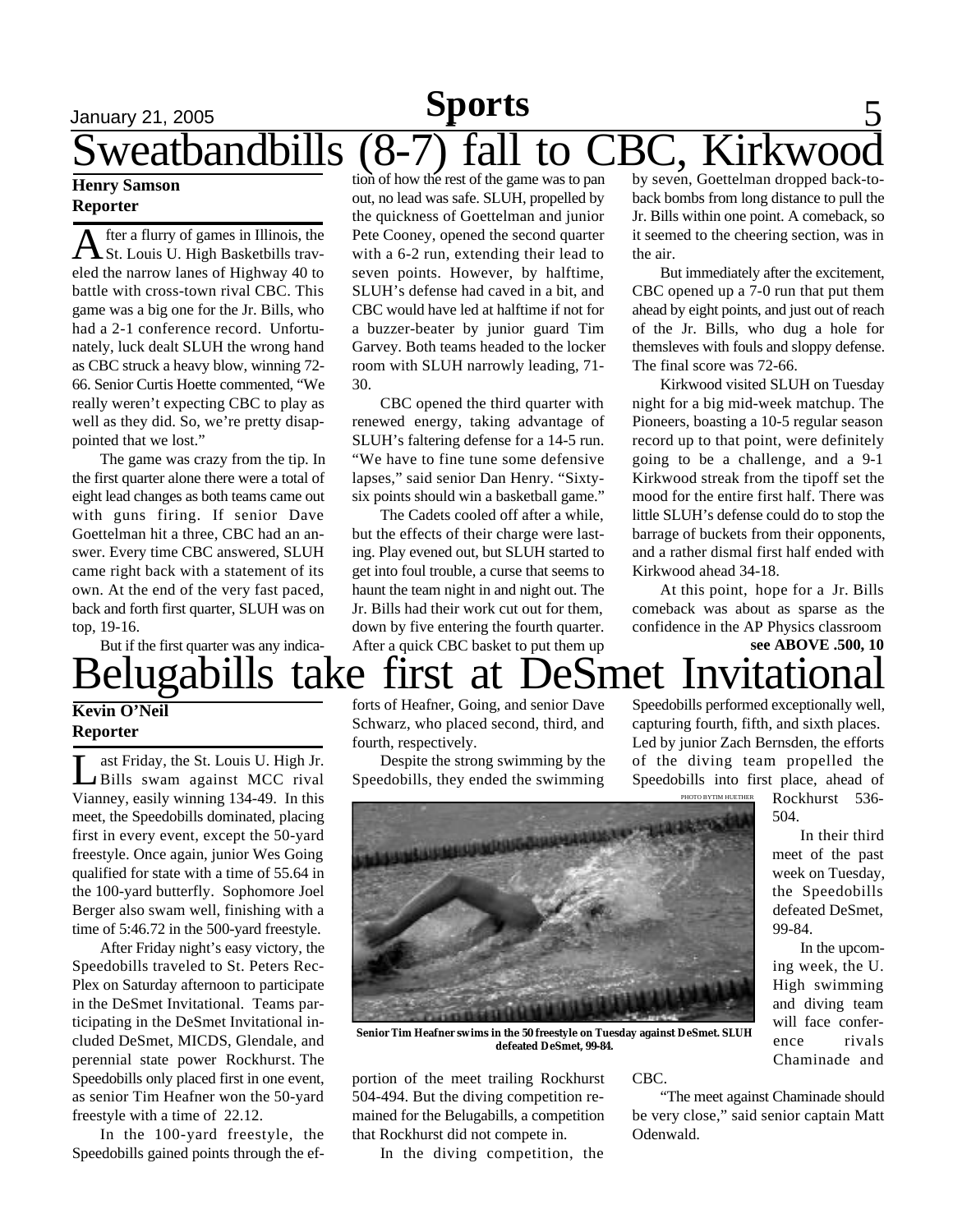# **Sports** January 21, 2005

The varsity team had the following

PHOTO BY TIM HUETHER

tournament finish this year.

## 6 Singletbills take fourth in Vianney tourney

#### **Jesse Zacher Reporter**

**O**n Friday, Jan. 7, and Saturday,<br>Jan. 8, both the JV and varsity wresn Friday, Jan. 7, and Saturday, tling teams competed in the annual Vianney tournament.

 The JV team did a commendable job on Friday night and ended with four third place wrestlers: sophomores Phil Patton (112 lbs.), Rich Darragh (119 lbs.), Jared Ford (160 lbs.), and Andrew Austermann (171 lbs.).

Sophomore Niko Mafuli wrestled for first at 275 lbs. but fell to Anthony Kelly of Vianney to take second place. In addition, sophomore Tim Metcalf (152 lbs.) earned his spot on top of the podium by placing first.

Bright and early on Saturday morning the varsity took their spots and started their march towards what would be a fourth place team finish in the tournament. SLUH surpassed Vianney in the final round with wins in five of their six matches.

Head coach Tim Curdt remarked, "For most of the year, and in past years, our tournaments have basically consisted

**Eric Durban**

### **Reporter**

F resh from holiday rest, the Racquetbills started off the new year with convincing wins against the Parkway Central Colts and the DeSmet Spartans to run their season record to 7-0.

After a break in the league for the holidays, the Pennbills were definitely well-rested as they took on an overmatched Parkway Central squad on Wednesday, Jan. 12. Playing first and setting the tone, the 5th, 6th, and doubles seeds put on quite a show, only allowing a combined ten points in their three matches.

Leading the way was another solid performance by the doubles team of junior Jason Rusch and senior Pat Sheehan.

of wins throughout the day and losses in the final round. Now, hopefully, is the time we start keeping up with wins in our final rounds."

Senior Andrew Poulin (119 lbs.) was pinned by Nick Stinebruck of Lindbergh in his third place match and took fourth. But junior Devin Austermann (152 lbs.) and senior Shaun Whalen (160 lbs.) each won their third place matches by pin and found their spot on the podium. Senior David Franklin (215 lb.) won his third place match by a score of 8-5 over Ryan Rodgers of Vianney.

**Zumwalt North wrestler on Wednesday. Mueth was pinned, and SLUH lost the dual meet, 59-12.**

week off and then competed in the Rockwood S u m m i t Tournament this past Saturday. However, unlike their previous performance in the V i a n n e y Tournament, they did not win most of their final matches.

> An excellent nine wrestlers made it to the final round; four won their m a t c h e s.

Patton (112 lbs.) wrestled up and took sixth place in his class. Austermann (152 lbs.) dominated Colin Fitzhenry of Mehlville by a score of 12-1 and took fifth

### put the hurtin' on DeSmet **see HEAVY, 10**

hard-fought 6-1 victory.

For the second week in a row, the doubles team showed great teamwork in another convincing victory, this time prevailing 15-0, 15-7.

In the rest of the teams' victories, each player faced tough competition and had to fend off late surges or complete a comeback of their own.

"I loved the way we didn't get rattled and kept our act together," commented head coach Joe Koestner.

After losing badly 15-4 in his first game, No. 3 seed junior Justin "Spicy" Langan found his rhythm in the second game to win 15-8 against the always tough Spartan No. 3 seed, senior Brett Bronenkamp. Langan carried that game two momentum into the tiebreaker and

**see UNDEFEATED, 10**

**Sophomore Andrew Mueth (112 lbs.) is taken down by a Ft.**



Their 15-0, 15-0 shutout was another sign

of their growth toward being a key component in the run for another state championship.

The top half of the Babybabybills then took the court and proceeded to pick up right where the bottom half left off. Playing with a very loose, cool demeanor, No. 1 seed senior Ryan Franklin picked up a quality 15-4, 15-9 win against a dark horse in fellow #1 seed Jimmy Li.

Realizing that an always-tough DeSmet team awaited them, the JPKbills geared up for the challenge early and came into the Jan. 19 match exuding confidence. After hearing earlier that the CBC squad had easily defeated the Spartans the previous week, the Megablastbills knew that they too needed to put up a strong showing, and the team didn't disappoint, posting a

rest of the victories under his belt as he pinned Steve Himmelmann of Northwest in 52 seconds to take his third first place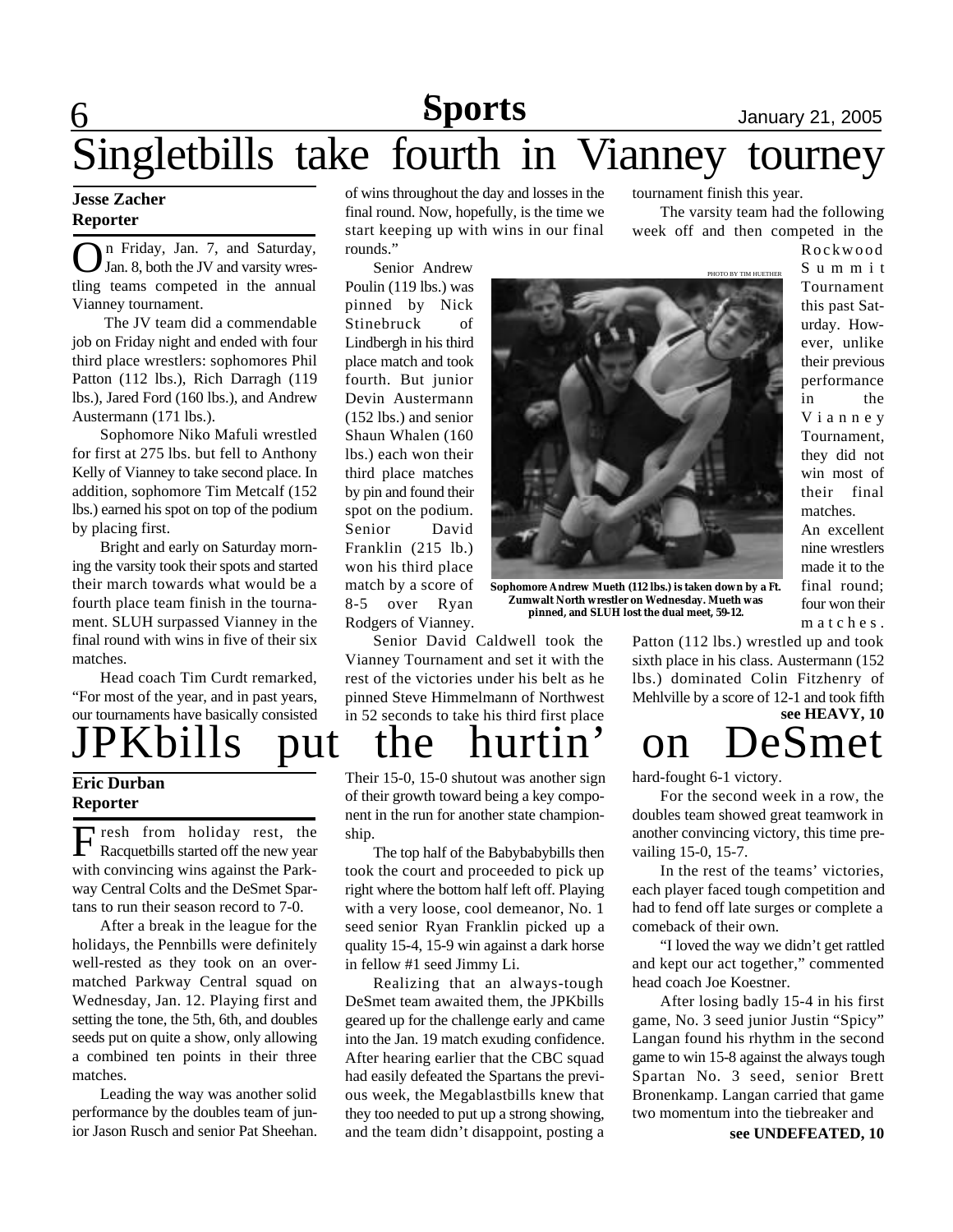# January 21, 2005 **Sports** 7

# Frisbee, bowling, rugby, no longer club sports

#### **Tim Huether Sports Editor**

A ccording to a memo sent by e-mail<br>
from Athletic Director Dick Wehner ccording to a memo sent by e-mail to several SLUH staff last Friday, including Principal Mary Schenkenberg, librarian Sharon L. Zilske, Director of Facilities Patrick Zarrick, Assistant Principal-Student Affairs H. Eric Clark, Vice President for Advancement Thom Digman, yearbook moderator Tim Rittenhouse, and *Prep News* moderator Steve Missey, former sports clubs including bowling, Ultimate Frisbee, and rugby are no longer considered St. Louis U. High club sports.

In addition to not being able to use the SLUH name for their team or receive press in the *Prep News* or the *Dauphin* yearbook, these teams are now not allowed "meeting space, banquet space, signage in the hallway or bulletin boards or announcements on the television sets," according to the memo. In addition, Wehner will meet with coaches from the rifle, lacrosse, inline hockey, hockey, and racquetball programs next Monday, though he said that none of these was at serious risk of having their club sport status taken away.

Ultimate Frisbee team captain Brian Hubbard said, "Obviously it will be harder to practice, and it might be tougher to get into tournaments without a school's backing. I'm just disappointed we're not a sport any more."

Rugby captain Will Holleman said, "I don't think (us not being a club) is going to hurt us at all ... But it's kind of a hassle just getting the word out to possible players, and to players about practices, meetings, and games."

 For a year and a half to two years, said Wehner, "We have been going through this process, trying to bring the club sports in line with the school. If they are going to call themselves St. Louis U. High and wear a jersey that says that, then we need to make sure that they are following certain guidelines."

With that goal in mind, Wehner said, "I met with Dr. Schenkenberg, Mr. Clark, (Activities Director) Mr. (Spencer) McCall, Mr. Digman, and we talked about club sports. I then developed a handbook for club sports coaches, (including) anything and everything you need to do if you're a club sports coach at St. Louis U. High."

For the handbook, "I took the current coaching handbook, tore out a lot of stuff, added some stuff, borrowed from a lot of different schools, and I incorporated that into a handbook. Anything from the do's and don'ts to hotel rooms to med-kits at practice," Wehner said.

According to the handbook, clubs must now follow SLUH's substance abuse, academic eligibility, sportsmanship, emergency, transportation, travel, and hotel policies. Clubs must also have adult supervision at all meetings and practices, and coaches must comply with all MSHSAA rules, in addition to many other guidelines listed in the handbook.

Wehner also identified the moderators of each club sport.

Former Bowling Club moderator Greg Bantle informed Wehner that the Bowling Club was no longer active, and "No (students) ever came forward," said Wehner.

As for rugby, after meeting with former coach Suzanne Walsh, Wehner "met with some people involved in rugby separately and I told them 'You can't have outside kids, and you must have (a representative) in school,' and they didn't want to follow the criteria, and so they decided to go out on their own," said Wehner.

Spanish teacher Myriam Aliste had agreed to be the Ultimate Frisbee team moderator earlier in the year, but after Wehner informed her of the full responsibilities, she decided that she could not live up to the needs of a club sport.

For these reasons, the Bowling, Rugby, and Ultimate Frisbee teams were disconnected from affiliation with SLUH.

Multiple incidents over the last ten years have made greater club sports regulation necessary. Explained Wehner, "Last year the Ultimate Frisbee team went out of town, went to Kansas City. There was not a faculty member on the trip. There was not a SLUH representative on the trip," said Wehner. "But a lot of parents thought that this was a St. Louis U. Highsponsored activity. There was no way to get in contact with anybody unless they had a cell phone. We didn't know where they were staying."

About five years ago, following a loss, a club sport coach forced the team to participate in a lengthy practice following the game, overworking them.

For the last few years, the rugby team has had players from CBC and Edwardsville on the team, something Wehner has deemed unacceptable.

Wehner continued, "Another thing was that we had Ultimate Frisbee and rugby playing some college competition. And we deemed that to be unacceptable just from a philosophical standpoint, meaning we're playing rugby and Ultimate Frisbee, and we take a break, and they're over there drinking a six pack of beer and our guys are drinking Gatorade. I don't think that meshes very well."

In addition, Wehner cited a benchclearing brawl in a freshman club sport game, something that has not happened in any level of any sport of any other SLUHaffiliated competition during Wehner's twenty-plus year tenure as Athletic Director.

Wehner said, "We need to know what is going on with our boys. If anything happened to one of our boys because we dropped the ball on this, I would really struggle with that. Really struggle. Talking to some parents, they're of the feeling that, 'If my kid's playing Ultimate Frisbee at St. Louis U. High, or my kid's playing rugby at St. Louis U. High, then everything must be OK. St. Louis U. High must have checked out everything. St. Louis U. High is sponsoring this sport. So if my son's going to Kansas City, then St. Louis U. High must have okayed this.'"

**see CLUBS, 8** Hubbard said, "I can see where they're coming from because they don't want stuff to go wrong and have them get blamed, and I wouldn't want that either if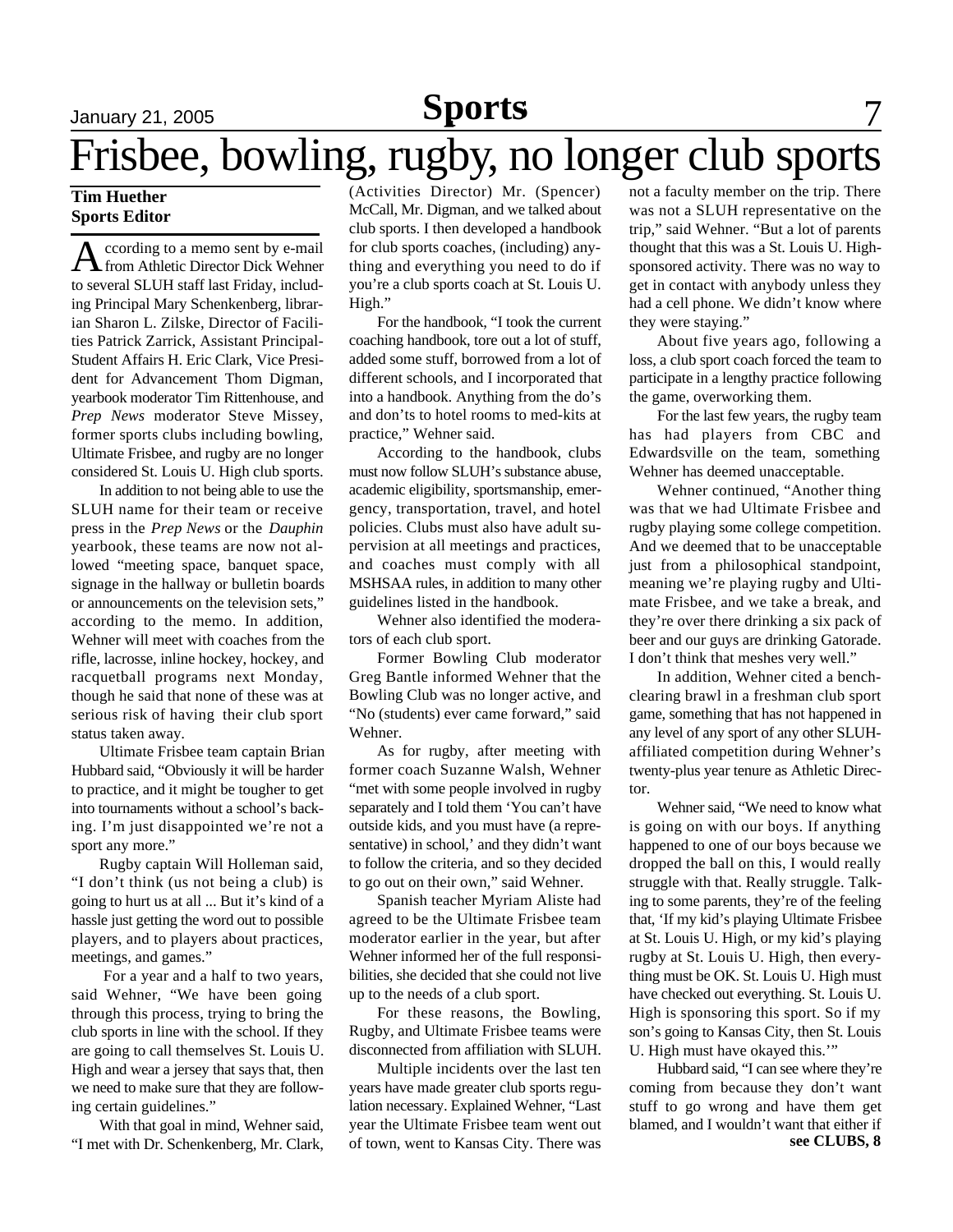## 8 Kingbills capture Belleville East

#### **Matt Angeli Reporter**

After everyone had disappeared from school after semester exams, the St. Louis U. High chess team returned on January 12 to narrowly defeat Belleville East, an opponent they hadn't beaten since the club was reformed three years ago.

The match turned in favor of the Rookbills early on, as they led 12-0 with wins at boards two and four, worth 7 and 5 points and played by juniors Ben Geisman and Matt Angeli, respectively.

With an hour left, SLUH was leading 12-0 and needed just three and a half points to win.

Unfortunately, the Jr. Bills' luck changed as senior Luke Dang fell behind and lost at board five.

Senior Isaac Dripps also lost a close game. Dripps did have a time advantage of 20 to 12 minutes but was unable to run his opponent out of time as he was slowly maneuvered to the edge of the board and checkmated by a promoted pawn. The score now stood 12-10.

The deciding factor of the game came from board one, where senior captain Brian Nienhaus battled his tough opponent. Amazingly, with about ten minutes left on both clocks, each player had taken only one piece. That quickly changed as play accelerated with the minutes ticking down. Each person's time was about even, but Nienhaus made his opponent think for a while on a couple moves, giving him a two-minute advantage.

Nienhaus summed up his philosophy, saying, "If you take a while in the beginning and the middle, you can let your opponent think in a bad situation in the end."

With the score 12-10 and board five worth 8 points, the match outcome rested on this final board. As the time ticked down, the gameplay got so fast that when each player moved and was reaching for the clock, the other person would have already moved. With his opponent's time dwindled to almost nothing, Nienhaus forced a stalemate, dividing the eight firstboard points and clinching SLUH's victory

After the grueling match, Nienhaus declared "I don't wanna play chess till next week."

Last Wednesday, the Rookbills extended their winning streak to five games with a decisive win against New Athens High School. After traveling for nearly an hour and crossing the Kaskaskia River, the team was slightly groggy but excited in anticipation of the match.

Nienhaus was unable to attend the match due to a Kairos Retreat, but Geisman stepped up to the challenge and played a dominating game against his opponent. Early in the game, he was able to cause chaos with his queen on his opponent's queen side. He has officially extended his winning streak to five matches.

Angeli, likewise, moved up to board two and ended up drawing an hour into the match.

Dripps, playing board three, was able to achieve a knight advantage and wipe out his opponent's helpless pawns. With a nice time advantage of 35 to 15 minutes, Dripps had three pawns on one side and two on the other, giving him an almost sure chance of promoting a pawn to a queen. His opponent wiped out two of the three pawns on one side, but Dripps got his queen and proceeded to close in on the enemy king. His opponent clung to the lone hope that Dripps would make a mistake and stalemate him, making the match a draw. Nevertheless, Dripps finally did checkmate him.

Playing at board four, Dang was slightly under pressure with ten fewer minutes than his opponent during the crucial endgame. Dang tried valiantly to win, but his pieces were too spread out as the opponent's queen took two pieces while subjecting his king to repeated checks. Eventually Dang got trapped on the side as his opponent smashed him with a queenpawn checkmate.

Freshman Josh Dripps, Isaac's brother, made his debut at board five. Solidly defeating his opponent, he later said, "I made a couple mistakes in the beginning and middle, but I was able to checkmate my opponent with a lined

queen-rook attack."

The Rookbills' win, by a score of 21.5 to 8.5, brought the team's overall record to 5-1. Having clinched a playoff spot, the team have byes the next two weeks. They will travel to Belleville West for their final regular season match on Feb. 9.

## CLUBS

#### (from 7)

I were they. It's just disappointing that we can't find a moderator to put forth the time we need to be a club. I'm just disappointed that we can't get a team together."

"In the end, it's just the team's choice to be this way," Holleman said. "The issue is that we play with CBC kids and Vianney kids, and the team isn't willing to change that."

Wehner commented on the reasoning that the teams now may not have practices at SLUH, announcements on the P.A., or coverage in the *Prep News* or yearbook, "What that's doing, is that's fostering the idea that this is a SLUHsponsored sport."

Schenkenberg commented on the possibility of an overhaul of the nonathletic clubs following the club sport reform: "I think it might be wise to take a look at clubs, and now that we've taken the focus off of club sports and have kind of gotten that structure into place, I think it would be good to look at clubs. (Right now,) once the club has official status, then there isn't a whole lot of structure. So it might be worth it to take a look."

### Wrestling Nightbeat

The St. Louis U. High wrestling team defeated the Red Devils of Chaminade last night at Chaminade, 42-25. The Cutweightbills received pins from juniors Bryan Edmunson (130 lbs.,) Devin Austermann (152 lbs.), and Eric Gass (189 lbs.) and senior Ronnie Gentile (125 lbs.). Senior Shaun Whalen (160 lbs.) won by minor decision despite the fact that he was nursing a wrist injury. —Compiled by Jesse Zacher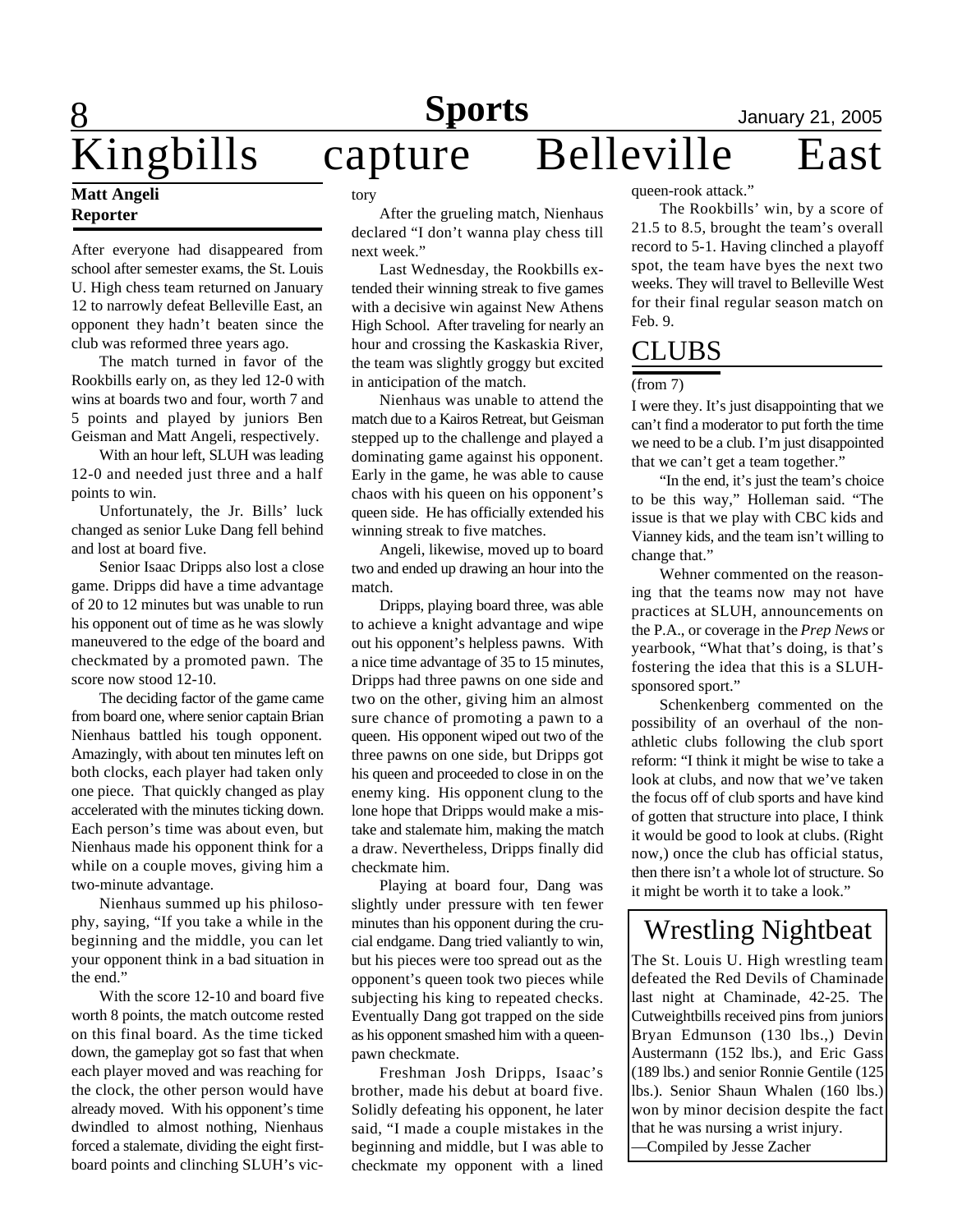#### **Timo Kim Core Staff**

After a semester-long sabbatical spent travelling to various observatories in the Southwest, reading, and studying, physics teacher Eric LaBoube has returned to teach at St. Louis U. High. He will take over his Physics B and Advanced Physics Topics classes, which had been covered by former physics teacher Michelle Perrin and physics teacher Kent Kershenski, during LaBoube's absence.

The focus of LaBoube's sabbatical was to learn about the recent advances in physics education and then evaluate SLUH's own physics curriculum in reference to his findings. LaBoube left SLUH after the end of the 2003-04 school year to begin his sabbatical with a three-week class on Modeling Theory at Arizona State University. Modeling Theory is a teaching technique which combines laboratory work and computer technology into interactive simulations of actual physics demonstrations.

"I was actually on a three-year professional development plan, and ending in sabbatical was something that I had planned to do," said LaBoube. "I've been going to (American Association of Physics Teachers) conferences every January for nine years, and hearing about (these techniques) ... is kind of interesting .... It's something I always wanted to do."

 After he finished the Modeling Theory course at ASU, LaBoube began a regimen of independent reading, including journal articles and books on concurrent research in physics instruction. During this period he also sampled physics simulation software similar to that used in the Modeling Theory techniques.

Currently, new currents in physics education are moving away from traditional textbooks towards more simulation-based curriculum, according to LaBoube.

"An active learning environment is really the biggest thing," LaBoube said. "A lot of these (programs) have websites, and there are web-based simulations like this physics modeling ... where you work through a simulation. That is kind of an intriguing thing because with a computer simulation you can do things that we couldn't do before."

These simulation-based curricula, or e-texts, resemble WebAssign in that both have series of questions that students have to solve. Whereas WebAssign only tells the students whether their answer is correct or not, the e-texts would simulate the actual experiment according to the data the student entered into the program. The simulations would also have accompanying explanations to serve as the course text.

LaBoube has arranged to sample these e-texts in his classes to judge their benefits and drawbacks as part of his evaluation of new techniques.

LaBoube said, "Everyone has their own ideas about how physics should be taught, so I am just dabbling a little bit in all of them to see what would be practical, what would be best for the

high school level, and what we could do without making major changes to our curriculum."

Although SLUH had already implemented several components of these programs in recent years, such as WebAssign and computer-based laboratory work, the simulation-based curricula could still slightly shift the focus of physics classes. According to LaBoube, these e-texts could show students abstract concepts that they read in books in a more concrete fashion, much like inclass demonstrations. The time saved in demonstration and explanation time could then be diverted toward other activities, such as more labs.

In addition to his study of emerging computer techniques and software, LaBoube visited several prominent observatories and national laboratories in the Southwest. His destinations included Los Alamos National Laboratory, the Lowell Observatory, and The Very Large Array Radio Observatory, which appeared in the movie *Contact*.

"Every sabbatical is supposed to contain a renewal component, so I guess that was my renewal component because most of these places are in remote areas, and I like that," LaBoube said. "(The Advanced Physics Topics class reads) about things that were discovered by somebody working here and working there, so it was neat to go to those places."

LaBoube concluded, "I always have the tendency to think about things I didn't do. I wanted to take an extended float trip ... get on the river and float for about a week ... so there are some regrets that you had this big chunk of time and you didn't get to do some of the things that you wanted to do. But, by and large, as far as what I set out to do, I feel pretty good."

### **New member of the U. High family** PHOTO COURTESY OF PAUL BAUDENDISTE



Congratulations to physics teacher, water polo coach, and allaround cool dude Paul Baudendistel, whose wife, Milena

Garganigo, gave birth to a boy, Michael Gianfranco Baudendistel, on Friday, Jan. 7. Michael was 8 lbs., 12 oz., and was 22 inches long at birth.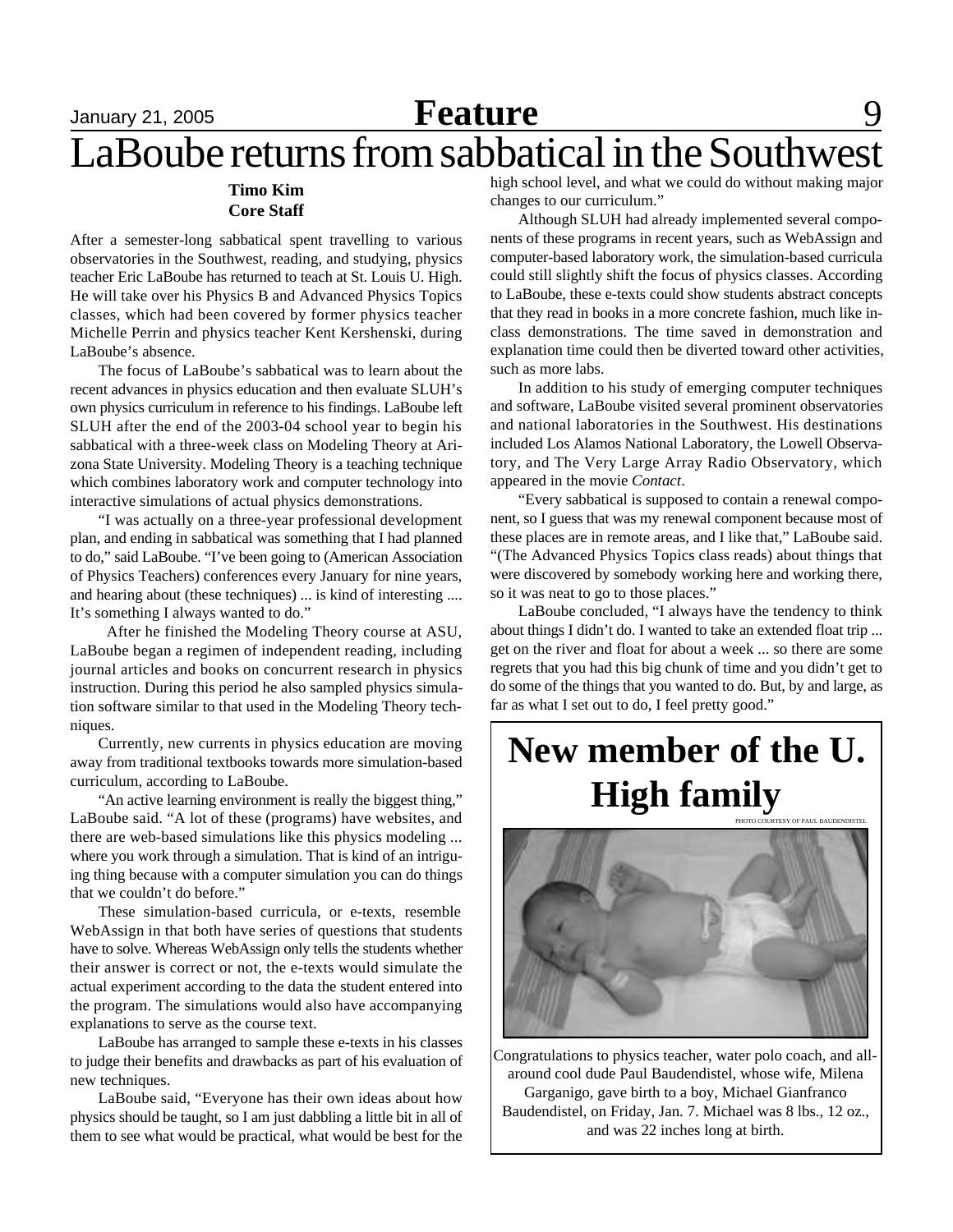# **HEAVY**

#### $(from 6)$  (from 6) (from 5)

place at his weight. Junior Mike Doherty (135 lbs.) took fourth place in his class after being pinned by Mitch Stromsdorfer of John Burroughs, as did senior Tom Gezella (171 lbs.) after he lost his third place match to Nick Holder of Mehlville by a score of 10-2. Third place at the 215 lb. class went to Franklin with his win over Philip Klaproth of Poplar Bluff by a score of 10-1. Junior Eric Gass (189 lbs.) took first with his 2-1 victory over Travis Pearmont of Mehlville. Caldwell added a fourth tournament victory to his nearly flawless record of 22-1, by pinning Eddie Fischer of Mehlville in the first period.

On Wednesday night, the Panthers of Ft. Zumwalt North came to the gym for a dual meet. SLUH has often fallen short to the skilled wrestlers out of Zumwalt North, losing several duals against them in past years. This year was no different, as the varsity squad regrettably lost their dual by a score of 59-12.

The SLUH team wrestled many good matches but met tough competition. Poulin came out with the first of only three wins for the team at his 119 lb. class. Poulin's match against Justin Kliethermes was a little slow. Both struggled for control in tie-ups and from near takedowns. Poulin took Kliethermes down three times but couldn't get him to his back and won with a 7-3 decision.

Metcalf's first varsity match at 145 against Adam Wallace had only one takedown from either of the two wrestlers. Fortunately, Metcalf had the takedown. He broke the 3-3 tie with 2.8 seconds left in the match with a takedown to win, 5-3. Even Caldwell took longer than usual to pin his opponent, but he managed to outmuscle Kris Dunard at 275 lbs. Dunard fought with a strength only slightly less than that of Caldwell as Dave pinned him in the third period.

Caldwell is set to appear in the *Suburban Journal* as its athlete of the week this week. Look for him and look for the team tonight and tomorrow night at the MICDS tournament as they compete with sixteen other teams in their last tournament before the district and sectional tournaments.

## 10 **Sports** January 21, 2005 UNDEFEATED

prevailed in the match 11-6.

"I think he was asleep for the first game, but was able to turn it on very nicely to pull out the win," said Koestner.

No. 2 seed senior Pat Corcoran also found trouble early against his DeSmet opponent. Before he could catch his breath on the court, Corcoran was quickly down 7-0 in the first game. With clutch shots and gutsy play, though, Corcoran fought his way back for a 15-11 victory and then held off a late DeSmet surge to take the second game 15-12.

"A clutch win like this for our team shows our growth, especially late in the season," commented Corcoran.

In competition earlier this season, the Splatbills had defeated DeSmet 6-1. In pulling out another convincing victory, the team placed themselves in good position heading into the biggest match of the year on Jan. 27, against the CBC Cadets.

Aside from their league competition, the varsity squad took time out over the holidays to gather for the annual SLUH Racquetball Alumni Tournament. The gathering was held on Dec. 26 at Concord, and with over 30 alumni, it was the largest turnout for the event that Doc Koestner started over 19 years ago. Alumni ranged from '81 to the most recent graduates of '04.

Aside from conversation and pick-up games, a loose win-and-advance tournament took place. All the winners of individual games advance until only two are left, and this year left us with a familiar scene. Still at the top of their games, Phil Mathews, '04, and Joe Sharamitaro, '02, faced off in the finals. As a SLUH student last year, Mathews won the tournament, and although he has moved on to the University of Illinois, the result was much the same. Mathews pulled out a convincing victory to repeat as tournament champion.

"It was a lot of fun to see a bunch of old friends, and it was also nice to defend my title," said a happy Mathews with his winner's trophy in hand.

### ABOVE .500

before a test. Even with the 16-point deficit, SLUH struck with six quick points to open up the second half, but just as the momentum arrow turned in SLUH's favor, Kirkwood answered with seven points of its own. The situation was back at square one, and that's where it stayed for the rest of the evenly played, physical game. Even though SLUH outscored Kirkwood in the second half, it wasn't enough to overcome the initial deficit. SLUH lost by a score of 69-54.

Henry concluded, "We really have to work on defense. But (the) conference is still pretty wide open, and I think we can win it."

The best remedy for the 8-7 Bills right now is to remember the past, but forget the wound. The second half of the season is in front of them, and conference play will become more serious. So buckle your seat belts, basketball fans, the fourth quarter of the regular season begins tonight at 7:00 at Vianney and then continues tomorrow at 7:00 p.m. at SLUH. It should be a wild ride.



**Editor in Chief:** Greg Fox **Sports Editor:** Tim Huether **Features/Photography Editor:** Alex Sciuto

**Core Staff:** Sean Powers, Seth Clampett, Kyle Kloster, Timo Kim, Brian Krebs, and Andrew Mueth

**Reporters:** Eric Durban, Henry Samson, Kevin O'Neil, Jesse Zacher, Matt Angeli, Cliff Leek, Scott Mueller, Dan Everson, and Jim Santel

**Advisors:** Mr. Frank Kovarik, Mr. Sean O' Neil

**Moderator:** Mr. Stephen Missey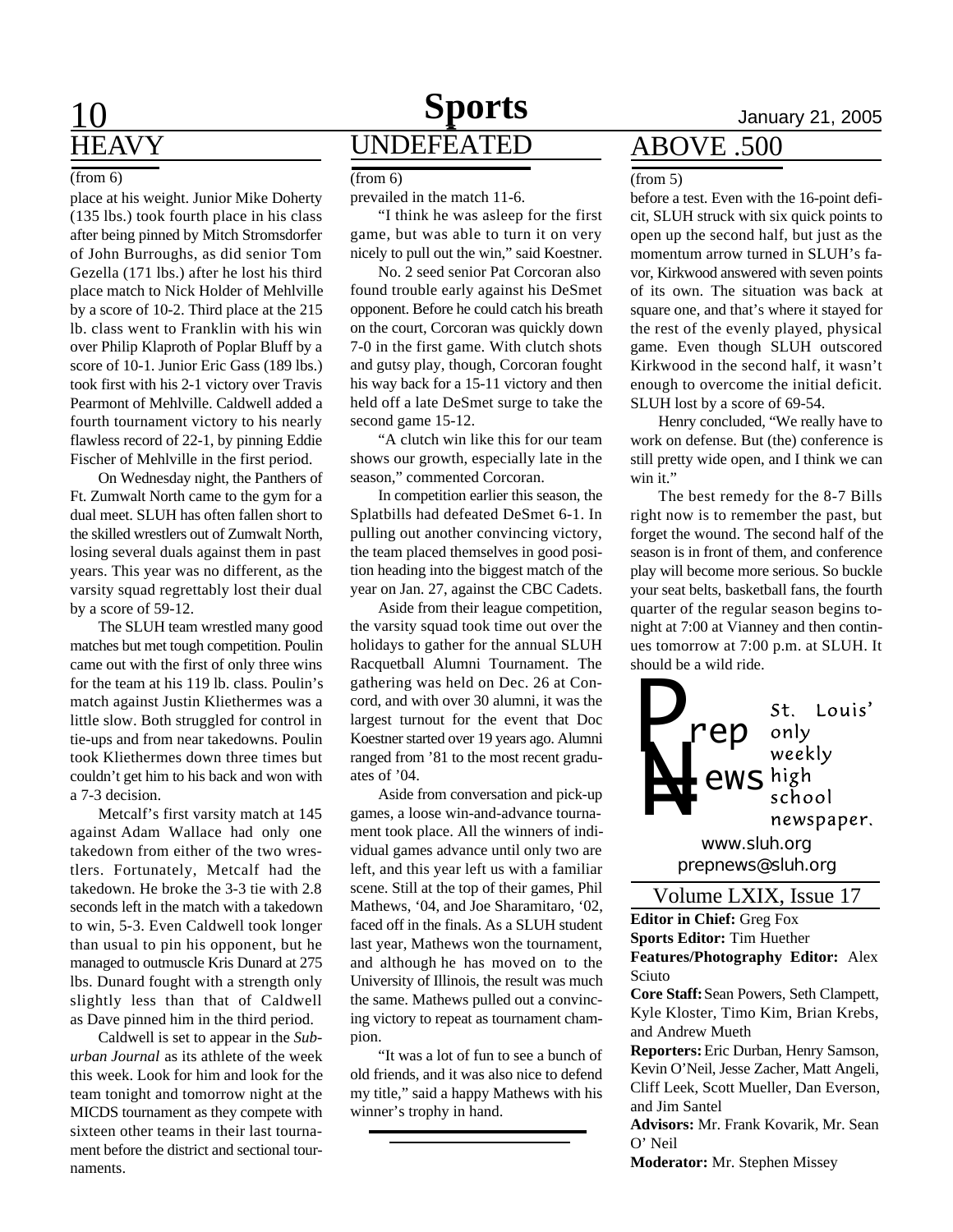# 200 pack gym for unsupervised dodgeball romp

#### **Scott Mueller Reporter**

L ast Wednesday, feeling relieved from the end of exams, almost 200 students from St. Louis U. High and various girls' schools piled into the gym for the first ever SLUH dodgeball tournament.

Founded by sophomore Mike Guinn, the Dodgeball Club has been in existence since October. Guinn said they had been planning a tournament since the club had been started. Guinn is the club president, with sophomore Joe Griffin as the vice president. Michael Marchlewski, S.J. is the club moderator.

The tournament took place at 6 p.m. There were an estimated 200 people in attendance with 160 players on 32 different 5-man teams who competed for the chance to call themselves the dodgeball champions. The cost of the tournament was \$3 per person, and all proceeds went to benefit those hurt by the tsunami.

Three matches went on simultaneously each round. As for rules, if a

### REAL

#### (from 3)

on the line, are they acceptable or not, and in those cases we'll have to make a game by game judgement in light of (the new policy)."

The computer room will remain open before and after school and during activity period for gaming use. See said, "We've already set a precedent for games. We have a rec room.We open it before school, after school, and during activity period and we tell students it's okay to play games. We feel it's okay to allow games during those times, those non-academic times, in the computer lab."

If students do not comply with the new rules or regulations, the penalty will most likely be a demerit or a jug, but the punishment could also include expulsion from the lab.

Junior Matt Wilmsmeyer said of the changes, "I think they're going to be very player was hit by a thrown ball he was called out; if the player caught the thrown ball then the thrower was out and one teammate of the catcher was allowed back in the game. Though not encouraged, head shots were legal.

In the end, the Purple Cobras emerged victorious. The team consisted of sophomores Tim Iovaldi, Joe Lorbert, Murphy Troy, Kenny Astin, and Tyler Caldwell. Team 28, made up of juniors J.P. Johnson, Tom Nolan, Brennan DuVall, Anthony Jones, and Jordan Bushong came in second place. The Cobras will become the varsity dodgeball team and will play against other area schools.

The night was not entirely fun for the Dodgeballers, however. There were several rules broken in regard to the student use of the gym. According to Athletic Director Dick Wehner, the dodgeball club had three strikes against them.

The first strike was that they did not talk to Director of Facilities Patrick Zarrick for approval. After getting approved by him they should have talked to Wehner,

effective. It doesn't happen very often, but there's stuff on (the computers) that shouldn't be on there. A lot of the stuff that's on (the computers) we're trying to pin back to the students, (and) we're doing stuff with the lab that will allow us to do that so every student has their responsibility not to abuse their privileges in there. We can track them if they do."

Next week, the computer lab will reopen with new software and a new set of rules and regulations to monitor the games and activities of the students who use the software.

## **Correction:**

The Trivia Night date for the HUS Foundation will be on March 5, 2005, and will still be at Carpenters' Hall.

but Wehner said that he never gave the approval for the tournament to go on. The third strike was that there was no adult moderator present. Because Director of Security Charlie Clark did not know about the event, Wehner was afraid there could have been break-ins due to the lack of security.

According to Guinn, he did talk to those people and was given the okay. Whatever the mix-up was, there were no adults present and the tournament should not have been allowed to happen. Either way, the two-week notice given by the dodge ball club was inadequate.

To make matters worse, there was a class reunion going on in the Danis Lobby. The reunion would have taken precedence over the dodgeball tournament. Another problem was that after the tournament was over, no one cleaned up in the gym. Wrappers, gum, and other junk was left on the gym floor and bleachers.

The club does plan to have more tournaments in the future, but with tighter faculty control.

# **Coldren injured** in car accident

#### **Dan Everson Reporter**

St. Louis U. High English teacher<br>Patricia Coldren was involved in a Patricia Coldren was involved in a car accident on the way to school on Wednesday morning. Coldren's vehicle was hit and totaled by an SUV in St. Charles. She was taken to the hospital for examination.

According to English Department chairman William George, who spoke with Coldren on Wednesday night, she sustained no broken bones but received some bad bruises when the SUV crushed her passenger door. "She said her glasses were knocked off," explained George.

Doctors have instructed Coldren to rest over the weekend. Depending on how she feels, she may return to school Monday.